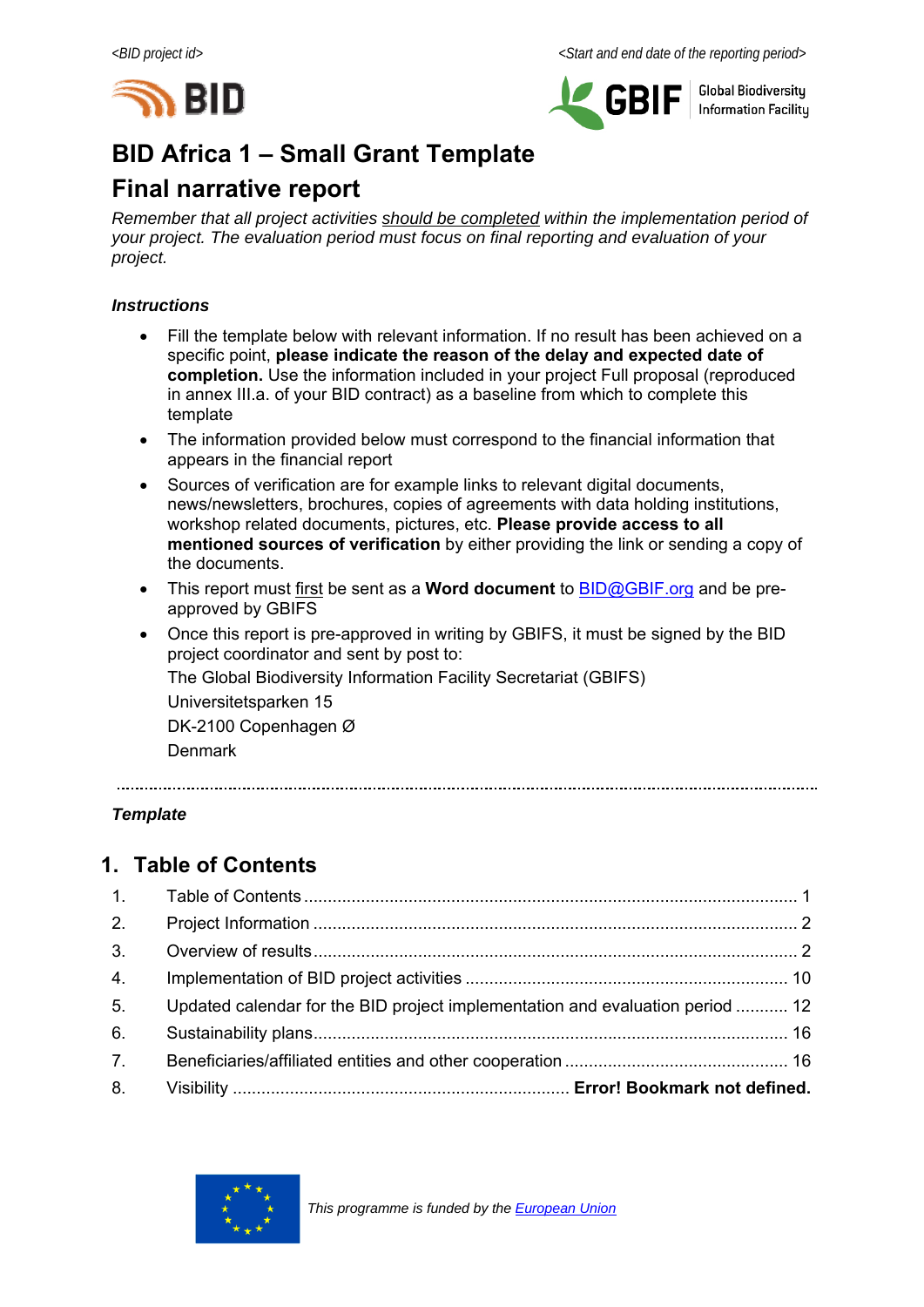



# **2. Project Information**

**2.1.Principal investigator and grant coordinator: Institution/network/agency name:** 

Amahowe Ogoudje Isidore. Head of Department of Conservation, Natural Resources and Biodiversity (National Forest Office of Benin)

- **2.2.Principal investigator name and role**: **Amahowe Ogoudje Isidore**. Head of Department of Conservation, Natural Resources and Biodiversity
- **2.3.BID proposal identifier: BID project code BID-AF2015-0030-SMA**

**2.4**. **Project title:** Digitalization and mobilization of biodiversity data of protected area and threatened species in Benin

- **2.4.Start date and end date of the reporting period: 01/06/2017 to 19/07/2017**
- **2.5.Country(ies) in which the activities take place: Benin**

### **3. Overview of results**

**3.1.Executive summary** 

*Give a short summary of the activities implemented and the outcomes of the project for the whole implementation period (no more than 500 words maximum).* 

BID AF2015-0030-SMA project is funded by GBIF with the support of European Union for a total amount of 5000 EURO. The project has started on 01 June 2016 and is about to be completed on 31 August 2017. This fund has been used to mobilize biodiversity data on animal and plant species from W Reserve of Biosphere and Pendjari Reserve of Biosphere, and also data on a threatened species in Benin. In the framework of tis project a total number of 5475 records were mobilized, digitalized and published on GBIF site with the notable involvement of project partners including parks managers and ecological officers of W and Pendjari National Park. An important training session was organized towards 42 partners and staff of W and Pendjari parks, instead of 20 planned in the project document. This training was conducted by the project investigator and one project Assistant. It covered techniques of data mobilization, data entry, encoding, data quality checking and data publishing. Afterward, the project partners have been fully engaged in data mobilization activities. Occurrence data of animal species were obtained either from sheets or datasets of previous wildlife census, patrols sheets, while occurrence data of plant species were mobilized from sparse forest inventory sheets, forest biomass inventory dataset and a dataset on species composition of Afzelia's populations from previous studies. A total of 2062 data on plant species, while 3413 records were made on animal species. Furthermore, in the framework of this project, our partners from the W and Pendjari Biosphere Reserve showed their availability to continue mobilizing data through a signature of commitment letter. In addition, two of our team members

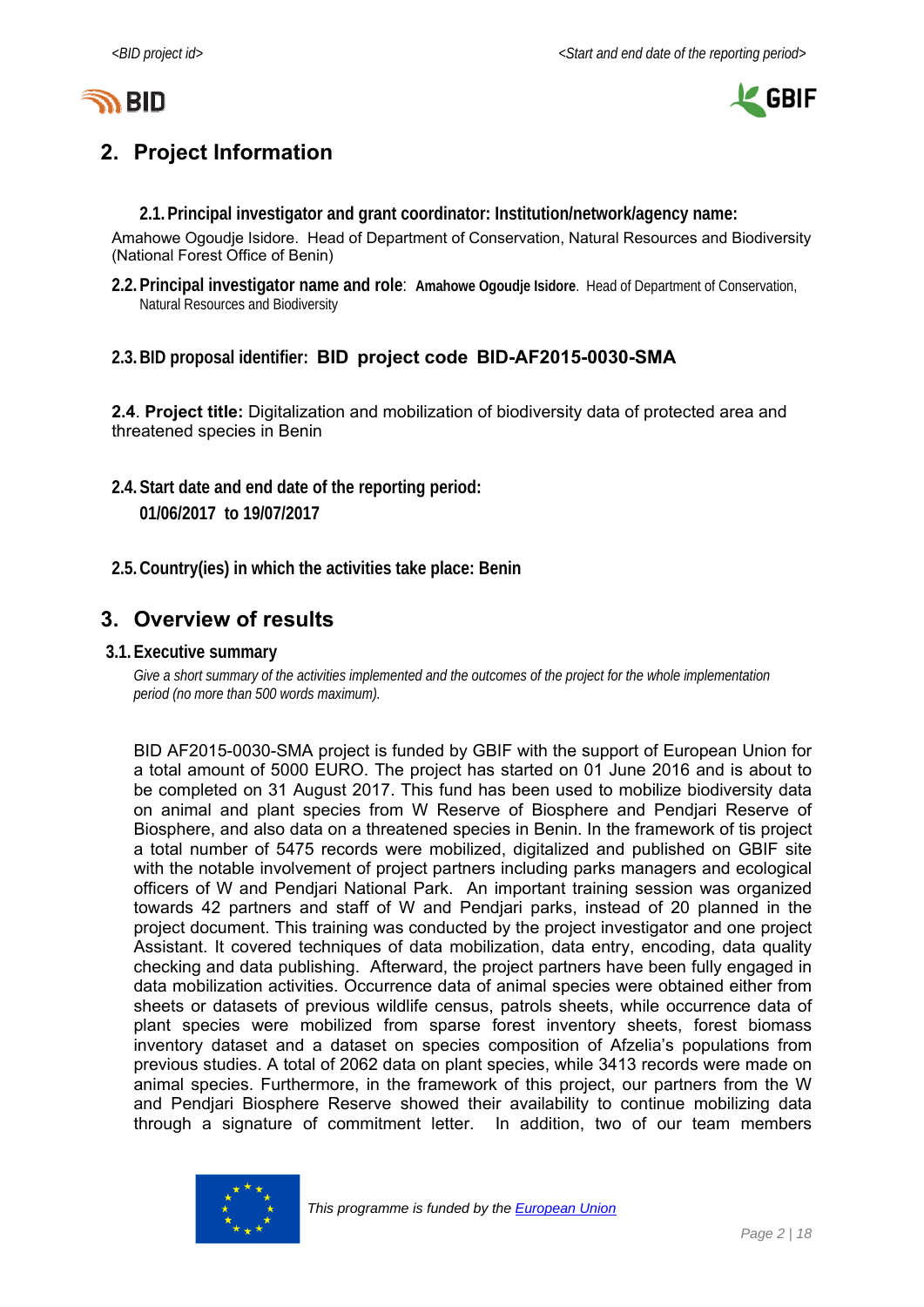



participated into the online BID Capacity Enhancement Workshop, where they improved their knowledge on data mobilization and publishing.

#### **3.2.Progress against expected milestones:**

| <b>Expected milestones/activities</b>                                                                                                                                                                                                                                                                           | Completed?<br>Yes/No | <b>Explanatory notes</b>                                                                                                                                   | Sources of<br>verification                                                                                                    |
|-----------------------------------------------------------------------------------------------------------------------------------------------------------------------------------------------------------------------------------------------------------------------------------------------------------------|----------------------|------------------------------------------------------------------------------------------------------------------------------------------------------------|-------------------------------------------------------------------------------------------------------------------------------|
| Completed capacity self-assessment<br>questionnaire for data holding institutions<br>(http://www.gbif.org/resource/82785)                                                                                                                                                                                       | yes                  | Already completed                                                                                                                                          |                                                                                                                               |
| The instituton that will publish your data is<br>registered with GBIF.org<br>For registered data publishers see:<br>http://www.gbif.org/publisher/search                                                                                                                                                        | yes                  | National forest office was<br>registered with GBIF.org                                                                                                     |                                                                                                                               |
| The data users identified in the full proposal<br>have documented their intended use of the<br>mobilized data and provided early feedback                                                                                                                                                                       | yes                  | Two commitment letter have<br>been provided by the project<br>partners which are working for<br>data users institutions<br>identified in the full proposal | Letter of<br>comiitment<br>availble                                                                                           |
| All mobilized data has been published to<br>GBIF.org                                                                                                                                                                                                                                                            | yes                  | 5475 records data were<br>published on GBIF portal                                                                                                         |                                                                                                                               |
| All published data meet the minimum<br>requirements outlined in the Data Quality<br>Requirements available at<br>http://bid.gbif.org/en/community/data-quality/                                                                                                                                                 | yes                  | All the 5475 records data meet<br>the minimum requirement                                                                                                  |                                                                                                                               |
| The training outcomes of the project have<br>been documented, including the number of<br>people receiving certification through the BID<br>Capacity Enhancement workshops, the<br>number of people trained in nationally<br>organized events, and the evaluation of the<br>impacts of these training activities | yes                  | 42 persons were trained and<br>they are currently mobilizing<br>new data to be published                                                                   |                                                                                                                               |
| Final capacity self-assessments have been<br>completed with sustainability plans                                                                                                                                                                                                                                | yes                  |                                                                                                                                                            |                                                                                                                               |
| All uses of the mobilized data have been<br>documented                                                                                                                                                                                                                                                          | yes                  | Mobilized data were published<br>on GBIF and then used for<br>ecological niche modelling four<br>five key species (lant and<br>animal species)             | Report of<br>Ecological<br>niche<br>modelling of<br>four mammal<br>species and<br>one threatened<br>plant species in<br>Benin |
| Best practices and lessons learned have                                                                                                                                                                                                                                                                         | yes                  |                                                                                                                                                            |                                                                                                                               |

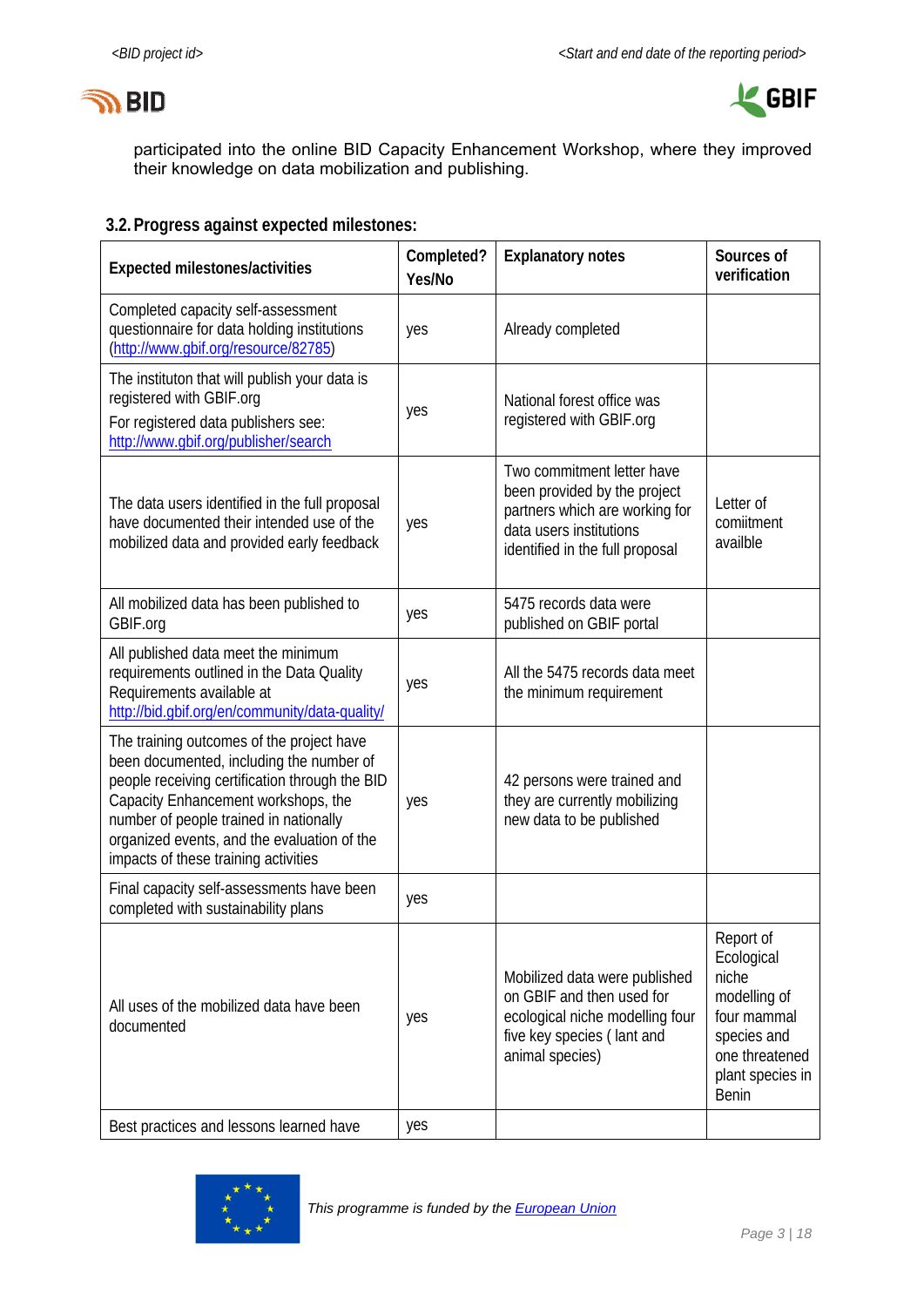



been documented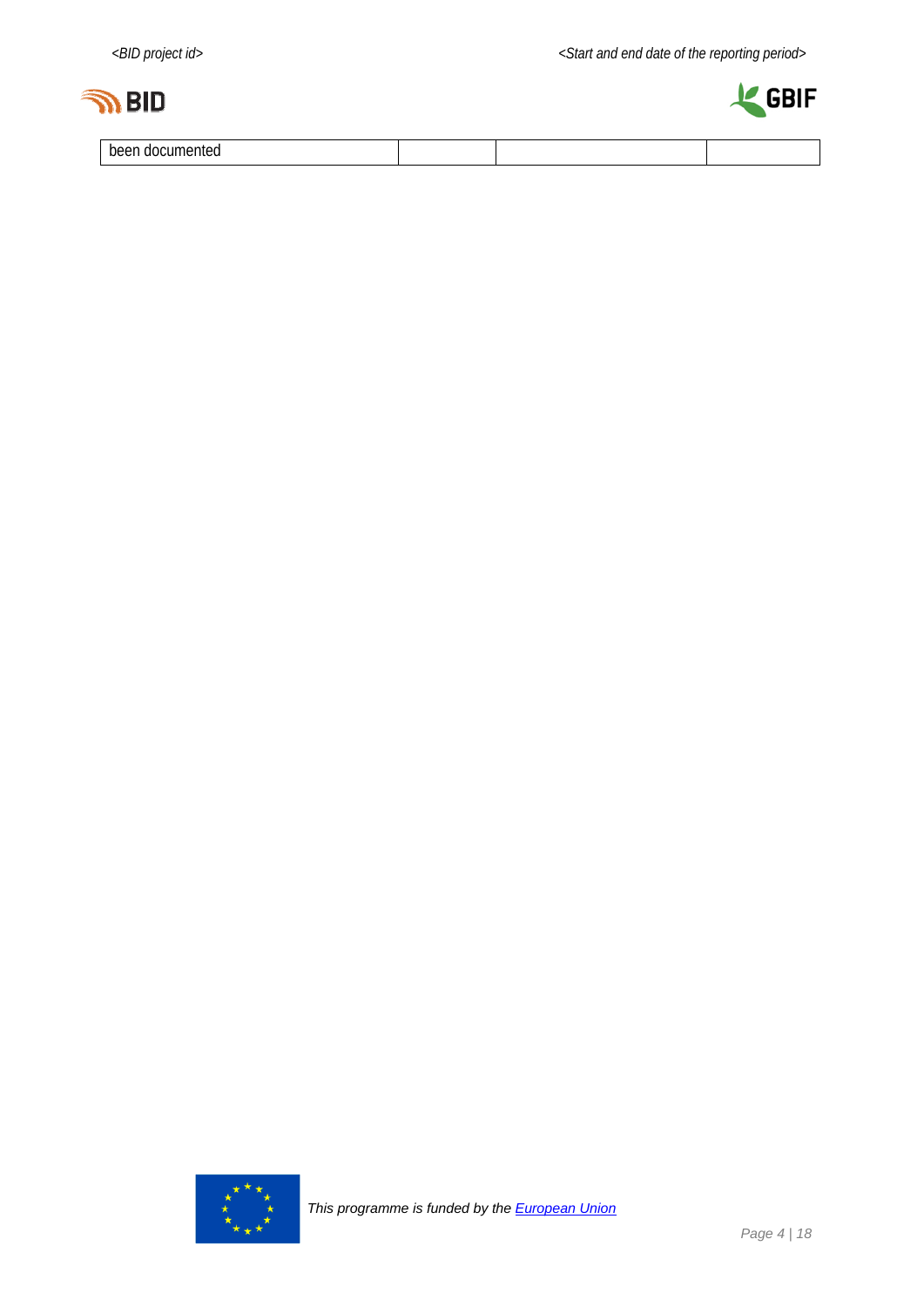



#### **3.3.Project deliverables and activities**

*Refer to the table in section 2.2 "Deliverables, activities and reporting criteria" of your BID full proposal. Provide updates on the status of each of planned deliverables. We remind you that all deliverables should be completed at the time of drafting this report (end of implementation period). In the event of unexpected delay, please provide detailed explanatory notes and indicate planned completion date. Add as many rows as needed.* 

| Deliverable                                                                                                                                       | <b>Related activity</b>                                                            | Comple<br>ted?<br>Yes/No | <b>Explanatory notes</b>                                                                                                                                        | Sources of<br>verification      |
|---------------------------------------------------------------------------------------------------------------------------------------------------|------------------------------------------------------------------------------------|--------------------------|-----------------------------------------------------------------------------------------------------------------------------------------------------------------|---------------------------------|
|                                                                                                                                                   |                                                                                    |                          |                                                                                                                                                                 |                                 |
| 10 persons are trained<br>and get the necessary<br>skills in data mobilization                                                                    | Organize a training<br>Workshop training on<br>data mobilization                   | Yes                      | 42 persons were trained on<br>data mobilization, enc                                                                                                            | Workshop<br>Report<br>available |
| 3000 records on mammal<br>species                                                                                                                 | Mobilize data on<br>mammal species from<br>W and Pendjari<br><b>National Parks</b> | Yes                      | 3413 occurrence data of<br>animal species were<br>mobilized and published on<br><b>GBIF</b> portal                                                              | Published on<br>GBIF portal     |
| 400 records on<br>plant species of W<br>and Pendjari<br><b>National Parks</b>                                                                     | Mobilize data on plant<br>species from parks<br>belonging                          | Yes                      | 1147 occurrence data on<br>plant species were mobilized<br>from various forest inventory<br>works in W and Pendjari<br><b>Biosphere Reserves</b>                | And published<br>on GBIF portal |
| 500 records of Afzelia<br>africana                                                                                                                | Mobilize occurrence<br>data on Afzelia africana                                    | Yes                      | 920 occurrence data of<br>Afzelia africana were<br>mobilized from a dataset of<br>a previous study on a<br>threatened species : Afzelia<br>africana Sm and Pers | And published<br>on GBIF portal |
| Project partners continue to<br>publish biodiversity data<br>beyond the project period                                                            | Sign the commitment<br>letter                                                      | Yes                      | The letter of commitment<br>was signed by the project<br>partners in the two<br>Biosphere Reserves and the<br>project Investigator                              |                                 |
| Deliverables for GOAL 2 - Apply biodiversity data in response to conservation priorities                                                          |                                                                                    |                          |                                                                                                                                                                 |                                 |
| Ecological niche modelling<br>for 04 mammal species<br>such as Panthera leo,<br>Loxodonta africana,<br>Hippotragus equinus and<br>Syncerus caffer | Perform the ecological<br>niche modelling                                          | Yes                      | Technical Report available to<br>park managers and decision<br>makers                                                                                           | Report<br>available             |
| Ecological niche modelling<br>of Afzelia africana                                                                                                 |                                                                                    | Yes                      | Technical Report available to<br>park managers and decision<br>makers                                                                                           | Report<br>available             |

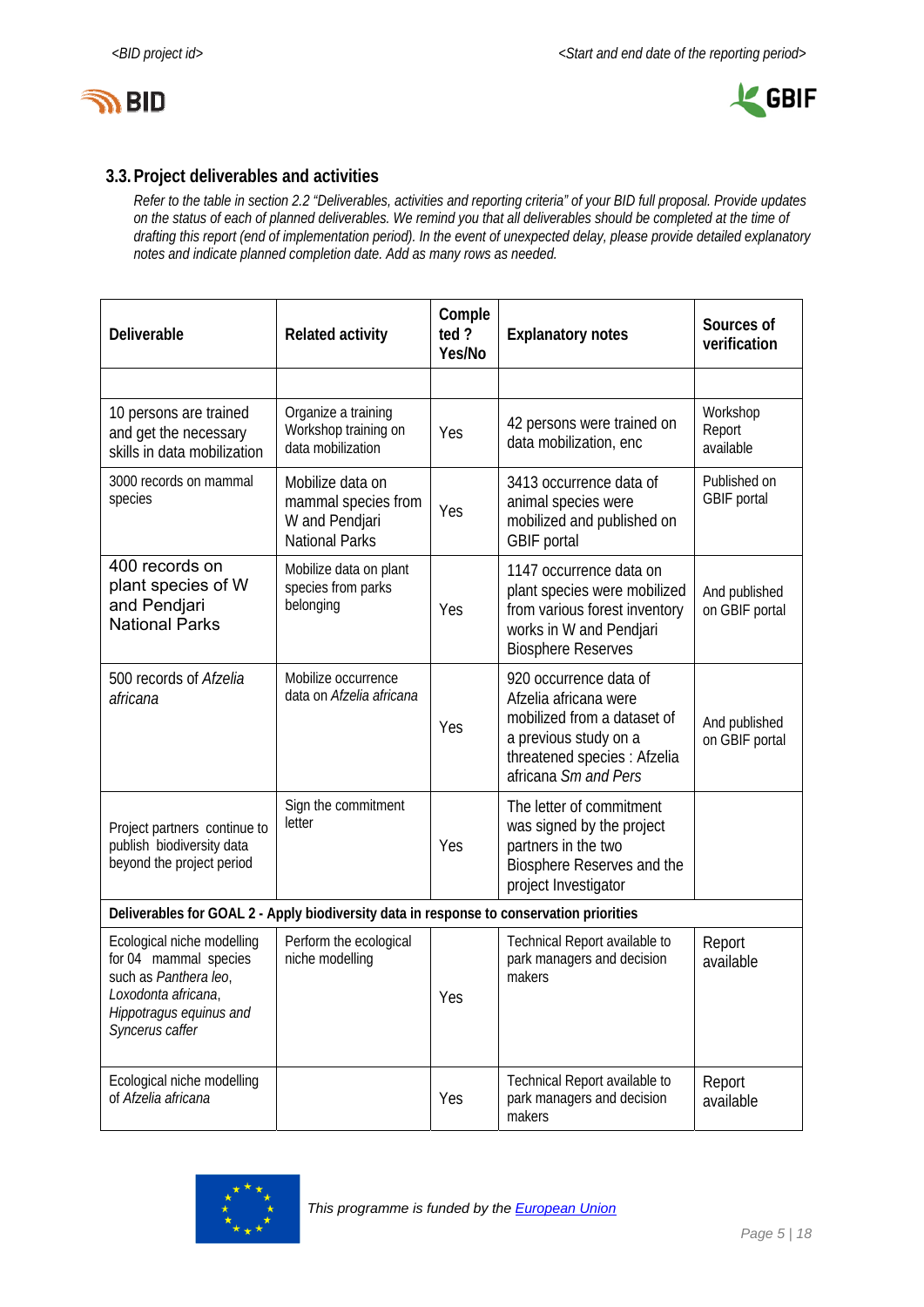



#### **3.4.Datasets published on GBIF.org**

*If the dataset is not yet published, please indicate detailed explanation about causes of delays". Add as many rows as needed.* 

| Dataset title                                                                                                                     | Publishing<br>institution | DOI or URL/Planned hosting<br>institution                                                   | Date/expected<br>date of<br>publication | <b>Explanatory notes</b>                                                                                                                                                                                                                                                                                                                                                                                                                                                                                               |
|-----------------------------------------------------------------------------------------------------------------------------------|---------------------------|---------------------------------------------------------------------------------------------|-----------------------------------------|------------------------------------------------------------------------------------------------------------------------------------------------------------------------------------------------------------------------------------------------------------------------------------------------------------------------------------------------------------------------------------------------------------------------------------------------------------------------------------------------------------------------|
| Forest inventory for<br>above ground carbon<br>estimation in<br>Biosphere Reserve of<br>W.                                        | <b>GBIF</b>               | http://www.gbif.org/dataset/fdbbecb9-<br>3e8b-4fbe-aca4-bde861e63e8a<br>doi:10.15468/looi3y | 8 September 2016                        | Diameter at breast height (DBH) and<br>total height were measured for all tree<br>species within the plot. This work<br>comes from a database made by<br>Yetein et al. (in press) who carried out<br>a study on "Dynamic of land<br>cover/land use and above ground<br>carbon estimation in Biosphere<br>Reserve of W. We recorded all the<br>tree species from this database. From<br>the classification of the main land<br>cover types operated with year 2013                                                      |
|                                                                                                                                   |                           |                                                                                             |                                         | Landsat satellite imagery, 53 plots of<br>0.2 ha (100 m x 20 m plots) were<br>randomly established. Then, Diameter<br>at breast height (DBH)(cm) and Height<br>(m) were measured on all tree species<br>on the plots. A total number of 721<br>records were made in this study.                                                                                                                                                                                                                                        |
| Collection of<br>Occurrence data on<br>mammal species<br>during wildlife census<br>in W Biosphere<br>Reserve in 2013 and<br>2015. | <b>GBIF</b>               | http://www.gbif.org/dataset/fe903576-<br>72e1-446a-b019-479f537adabe<br>doi:10.15468/rjsks7 | 7 September 2016                        | These occurrence data were collected<br>systematically during wildlife census<br>within the W park and its huntings<br>zones as well. All the animal<br>observation geographical points were<br>recorded using GPS by fauna quards.<br>These data were directly registered on<br>paper sheets on field and controlled<br>by team leaders. A total number of<br>1581 records were made on mammal<br>species in 2013 and 2015<br>(respectively 745 records in 2013 and<br>836 in 2015)                                   |
| Collection of<br>occurrence data on<br>animal species in the<br>Biosphere Reserve of<br>Pendjari in 2001,<br>2004, and 2013.      | <b>GBIF</b>               | http://www.gbif.org/dataset/cf3753af-<br>0fde-4de8-9bae-efa08bf5c2f6<br>doi:10.15468/8pimcc | 7 September 2016                        | Data on mammal species were<br>collected during wildlife census on foot<br>during monitoring linear transects. All<br>the animal observation geographical<br>points were recorded using GPS by<br>fauna guards and ecological staff.<br>These data were directly registered on<br>paper sheets on field and controlled<br>by team leaders. A total number of<br>1925 occurrence data on animal<br>species were collected during the<br>annual census in 2001, 2004 and<br>2013 in the Biosphere Reserve of<br>Pendjari |
| Species composition<br>in twelve (12) Afzelia<br>africana Sm & Pers<br>populations in Benin.                                      | <b>GBIF</b>               | http://www.gbif.org/dataset/c58954ee-<br>dd85-406a-a328-2cfe60c65145<br>doi:10.15468/9wycdn | 7 September 2016                        | We collected all the plant species<br>including tree and herbaceous species<br>within twelve (12) populations of<br>Afzelia africana in two different<br>climatic zones in Benin (Sudanian and<br>Sudano- Guinean zones).                                                                                                                                                                                                                                                                                              |
|                                                                                                                                   |                           |                                                                                             |                                         |                                                                                                                                                                                                                                                                                                                                                                                                                                                                                                                        |

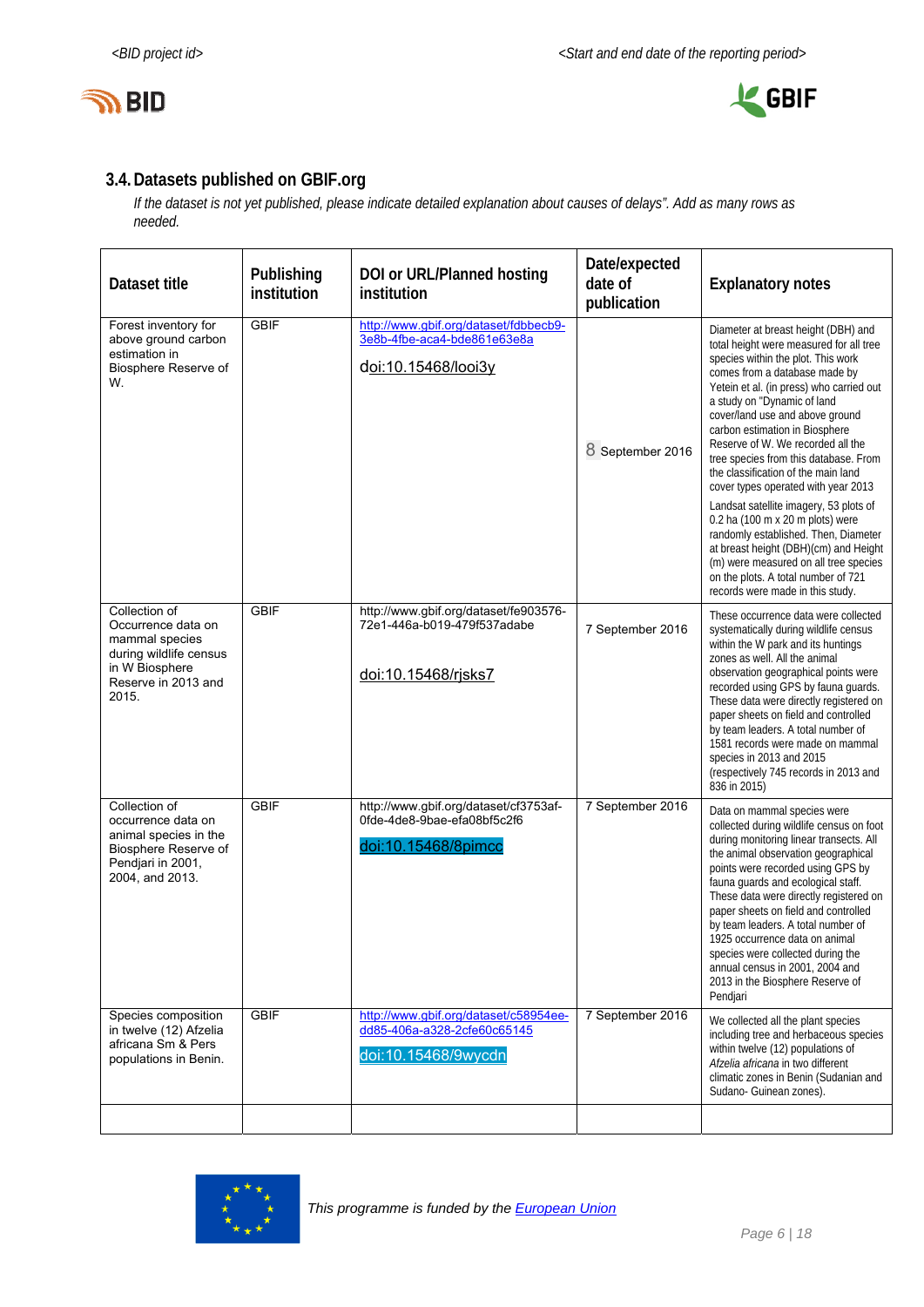



| http://www.gbif.org/dataset/f39014fa-<br><b>GBIF</b><br>Spatial distribution of<br>89bf-4717-bcfc-0fb8841c32c1<br>a threatened multi-use<br>species Afzelia<br>africana Sm & Pers in<br>Benin (West-Africa) | 19 janv. 2017 | "Distribution of Afzelia africana was<br>based on the collection of occurrence<br>data on the species. This was<br>conducted by mobilizing geographical<br>data three occurrence datasets from<br>previous studies on the species. A<br>total number of 915 occurrence data<br>were recorded. |
|-------------------------------------------------------------------------------------------------------------------------------------------------------------------------------------------------------------|---------------|-----------------------------------------------------------------------------------------------------------------------------------------------------------------------------------------------------------------------------------------------------------------------------------------------|
|-------------------------------------------------------------------------------------------------------------------------------------------------------------------------------------------------------------|---------------|-----------------------------------------------------------------------------------------------------------------------------------------------------------------------------------------------------------------------------------------------------------------------------------------------|

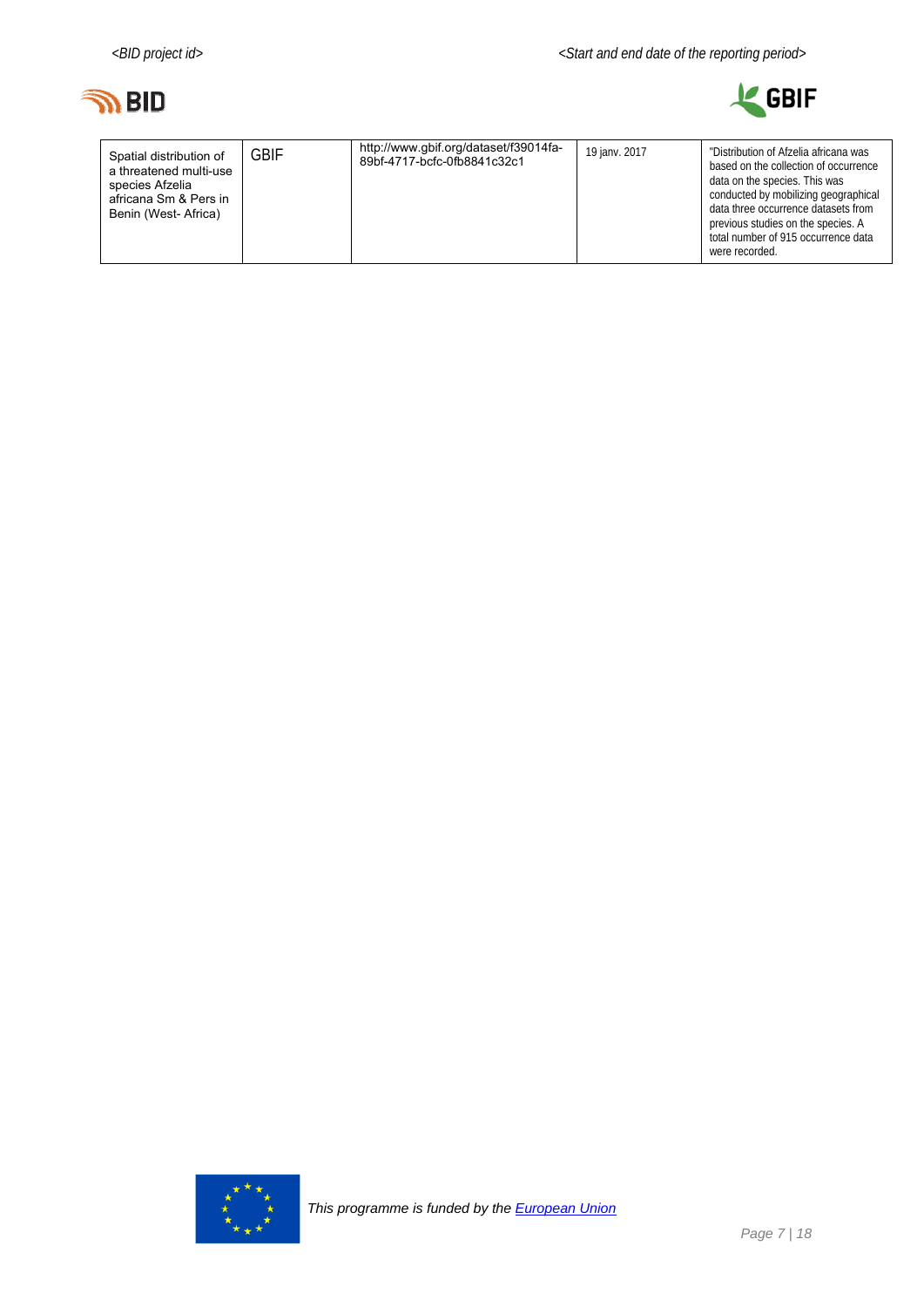



#### **3.5.Examples of use of biodiversity data available through GBIF**

*Use the table to document use or planned use of data available through GBIF as part of your project. You may want to refer to the section 2.5 'Plan to support the integration of biodiversity information into policy and decision-making processes' of your BID full proposal. Please provide the DOI for datasets published on GBIF or data downloaded from GBIF in the "Dataset" column. Briefly describe how the data have been used or are planned to be used in the "Data use" column (ca. 50 words). Provide the date or approximate time frame in months for the use or planned use in the "Date/time frame" column. Please provide links to any documents or webpages documenting the use in the "Sources of verification" column. Add as many rows as needed.* 

| <b>Dataset</b>                                                       | Data user                                                         | Data use                                                                                                                                                                                    | Date/time<br>frame | Sources of<br>verification       | <b>Notes</b> |
|----------------------------------------------------------------------|-------------------------------------------------------------------|---------------------------------------------------------------------------------------------------------------------------------------------------------------------------------------------|--------------------|----------------------------------|--------------|
| http://www.gbif.org/dataset/fe903576-<br>72e1-446a-b019-479f537adabe | Project<br>staff/National<br><b>Forest Office</b>                 | Modelling the<br>spatial<br>distribution of<br>species and<br>predict their<br>response to<br>future climate<br>and provide<br>necessary<br>recommendation<br>for long term<br>conservation | 01 /03/ 2017       | Technical<br>report<br>available |              |
| http://www.gbif.org/dataset/cf3753af-<br>0fde-4de8-9bae-efa08bf5c2f6 | Project<br>staff/National<br><b>Forest Office</b>                 | Modelling the<br>spatial<br>distribution of<br>species and<br>predict their<br>response to<br>future climate<br>and provide<br>necessary<br>recommendation<br>for long term<br>conservation | 02/03/2017         | Technical<br>report<br>available |              |
| http://www.gbif.org/dataset/f39014fa-89bf-<br>4717-bcfc-0fb8841c32c1 | Project<br>staff/National<br>Forest office<br>and local<br>expert | Modelling the<br>spatial<br>distribution of<br>species and<br>predict their<br>response to<br>future climate<br>and provide<br>necessary<br>recommendation<br>for long term<br>conservation | 02 /03/ 2017       | Technical<br>report<br>available |              |

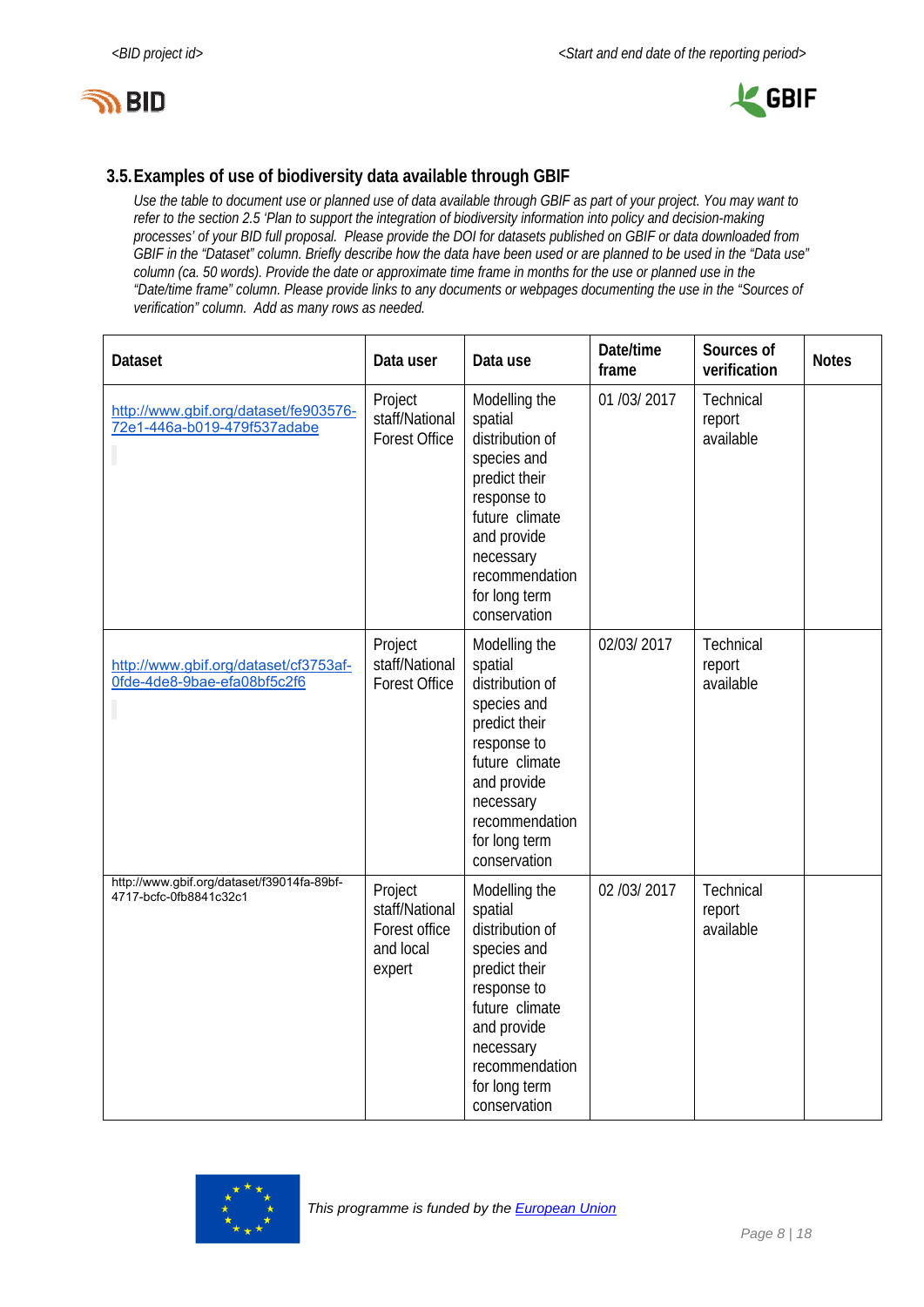



#### **3.6.Events organized as part of the project**

*List all the events that have been organized as part of your project. Please provide links to any documents or webpages documenting the use in the "Sources of verification" column. Add as many rows as needed.* 

| <b>Full title</b>                                                               | Organizing<br>institution | <b>Dates</b>       | Number of<br>participants | Sources of<br>verification   |
|---------------------------------------------------------------------------------|---------------------------|--------------------|---------------------------|------------------------------|
| Training Workshop<br>training on data<br>mobilization at Tanguieta<br>and Kandi | <b>DGEFC</b>              | 25 to 29 july 2017 | 42 participants           | Workshop Report<br>available |
|                                                                                 |                           |                    |                           |                              |
|                                                                                 |                           |                    |                           |                              |
|                                                                                 |                           |                    |                           |                              |
|                                                                                 |                           |                    |                           |                              |

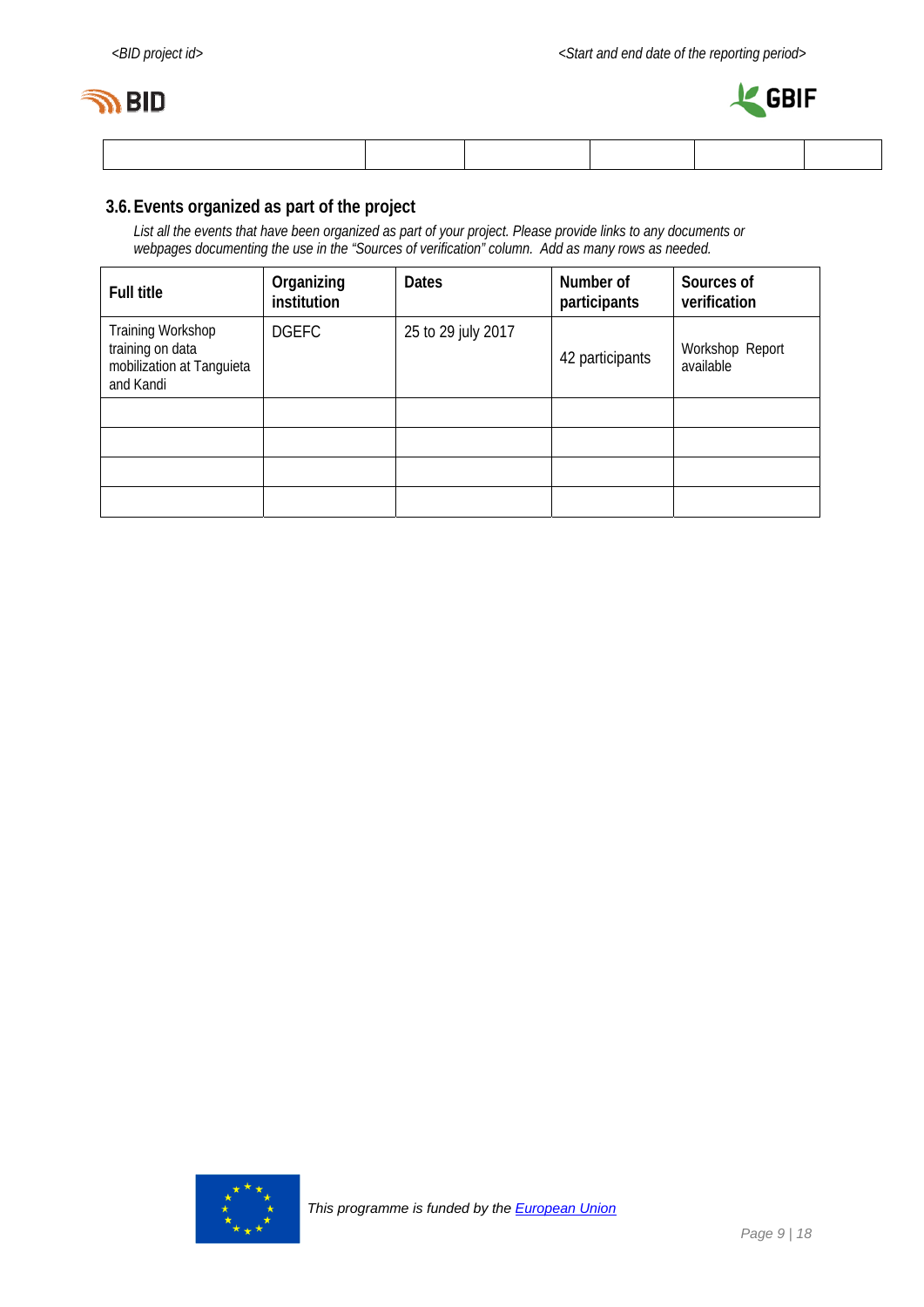



# **4. Implementation of BID project activities**

*Refer to section 2.2 "Deliverables, activities and reporting criteria" in your BID full proposal. Provide updates on each of the activities using the reporting criteria and other sources of verification as appropriate. Sources of verification are for example links to relevant digital document, news, newsletter, brochures, copies of agreements with data holding institutions, workshop related documents, pictures, etc.* 

#### **4.1.Goal 1: Increase available biodiversity data, within and beyond the grant period**

Activity 1 name: Organize a training Workshop on data mobilization

A total number 42 persons were trained on data mobilization in Tanguieta and Kandi. The workshop report is available

*Please use same activity name as the one given in section 2.2 "Deliverables, activities and reporting criteria" in your BID full proposal.*

**Description of any implementation during the reporting period** 

**Sources of verification: Workshop report** 

*Activity 2 name:* **Mobilize data on mammal species from W and Pendjari National Parks**  A total number of 3413 data on mammal species were mobilized and published on GBIF portal. 3000 data were expected to be published as our gaol. Thus we made and achievement of 113.76%

**Description of any implementation during the reporting period** 

**Sources of verification: data published on GBIF portail.** 

 *[Add as many activities as given in your full proposal under "Deliverables, activities and reporting criteria" for goal 1]* 

*Activity 3 name:* **Mobilize data on plant species from parks belonging** 

1147 data on plant species were mobilized and published bon GBIF portal. 400 data were expected to be mobilized. Therefore we have made a progress of 286.75%

**Description of any implementation during the reporting period** 

**Sources of verification: data published on GBIF portail.** 

*Activity 3 name:* Mobilize occurrence data on *Afzelia africana*. 500 occurrence data were expected. We have already mobilized and published 915 occurrence data of *Afzelia africana* on GBIF portal. But no data was published yet on GBIF portal. We can estimate our achievement about 183 %.

**Description of any implementation during the reporting period** 

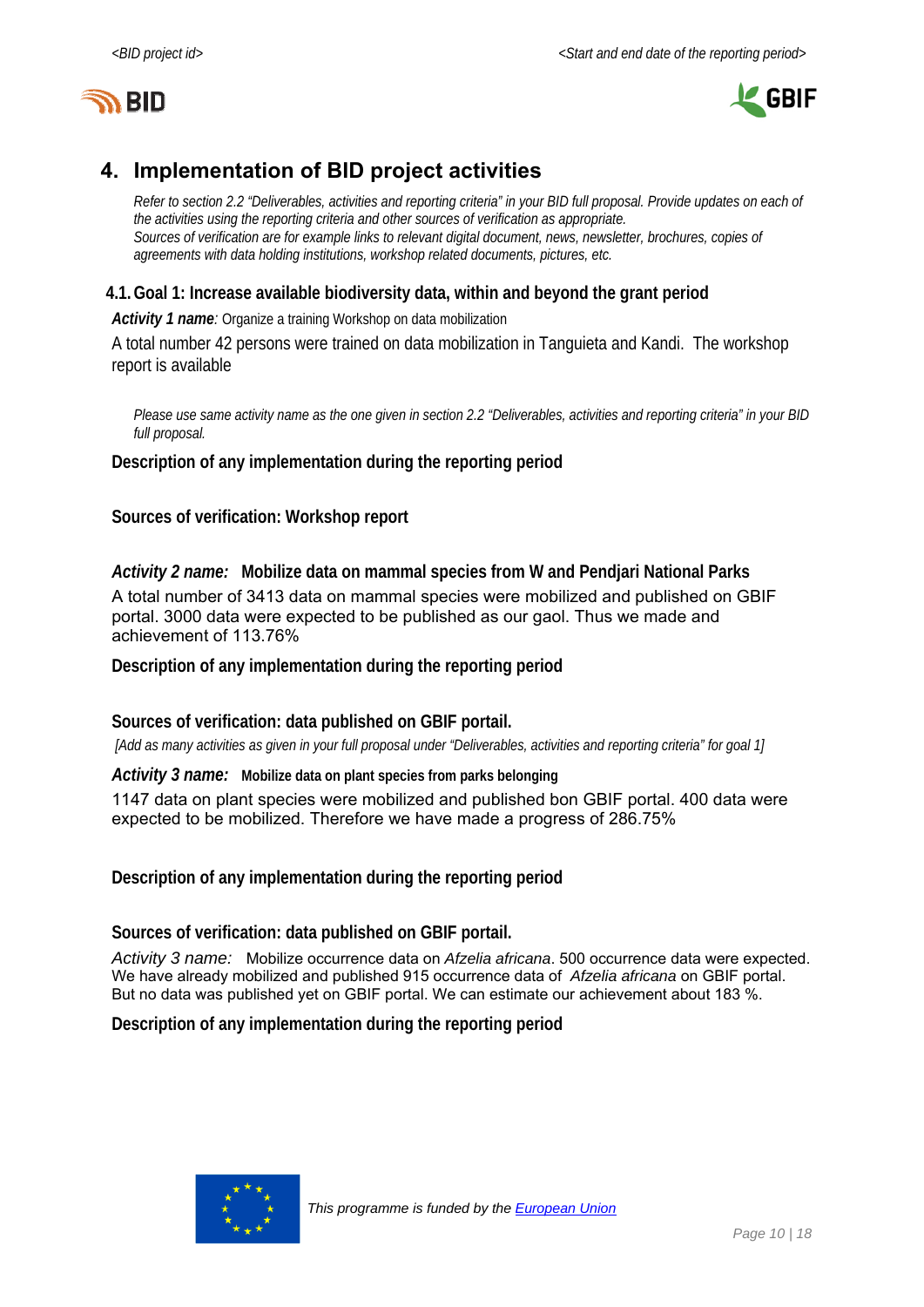



**Sources of verification: data published on GBIF portail.** 

#### **4.2. It was expected Goal 2: Apply biodiversity data in response to conservation priorities**

*Activity 1 name: Perform* Ecological niche modelling for 04 mammal species such as *Panthera leo*, *Loxodonta africana*, *Hippotragus equinus and Syncerus caffer* 

**Description of any implementation during the reporting period**: Ecological niche modelling was performed on 04 mammal species: Panthera leo, Loxodonta africana, Hippotragus equinus and Syncerus caffer *and the current and the future distribution of the each species were assessed accounting the climate change scenari.* 

**Sources of verification:** Technical report is available

*Activity 2 name:* Perform Ecological niche modelling of *Afzelia africana*

**Description of any implementation during the reporting period:** Ecological niche modelling was performed on *Afzelia africana and the current and the future distribution of the each species were assessed accounting the climate change scenari.* 

**Sources of verification:** Technical report is available

*[Add as many activities as given in your full proposal under "Deliverables, activities and reporting criteria" for goal 2]* 

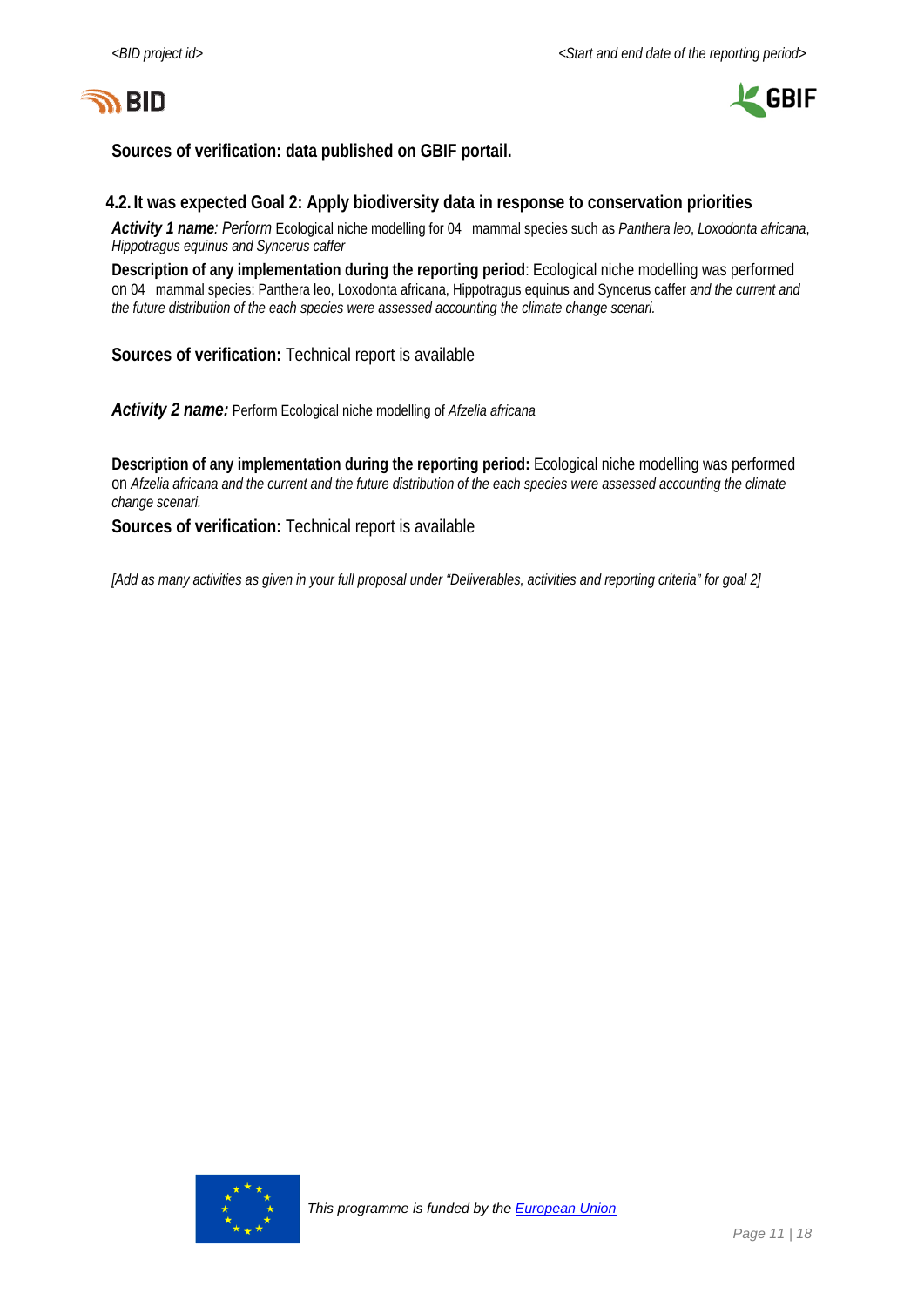



## **5. Updated calendar for the BID project implementation and evaluation period**

*The calendar should be completed in the same way as in the Full Project Proposal, but should include any expected changes. Provide reasons for any expected changes in section 5.1 'Explanatory Notes'.* 

| Implementation period (maximum 12 months, starting 1 June 2016 at the earliest) |                |              |                |                 |   |                |   |  |  |                                                                              |  |  |  |  |  |              |
|---------------------------------------------------------------------------------|----------------|--------------|----------------|-----------------|---|----------------|---|--|--|------------------------------------------------------------------------------|--|--|--|--|--|--------------|
| Implementation period start date and end date<br>(dd/mm/yy)                     |                |              |                |                 |   |                |   |  |  |                                                                              |  |  |  |  |  |              |
| <b>Activity</b>                                                                 | $\overline{2}$ | $\mathbf{3}$ | $\overline{4}$ | $5\phantom{.0}$ | 6 | $\overline{7}$ | 8 |  |  | 9   10   11   12   13   14   15   16   17   18   19   20   21   22   23   24 |  |  |  |  |  | <b>Notes</b> |
| <activity name=""></activity>                                                   |                |              |                |                 |   |                |   |  |  |                                                                              |  |  |  |  |  |              |
| <activity name=""></activity>                                                   |                |              |                |                 |   |                |   |  |  |                                                                              |  |  |  |  |  |              |
| <activity name=""></activity>                                                   |                |              |                |                 |   |                |   |  |  |                                                                              |  |  |  |  |  |              |
|                                                                                 |                |              |                |                 |   |                |   |  |  |                                                                              |  |  |  |  |  |              |
|                                                                                 |                |              |                |                 |   |                |   |  |  |                                                                              |  |  |  |  |  |              |
|                                                                                 |                |              |                |                 |   |                |   |  |  |                                                                              |  |  |  |  |  |              |
|                                                                                 |                |              |                |                 |   |                |   |  |  |                                                                              |  |  |  |  |  |              |
|                                                                                 |                |              |                |                 |   |                |   |  |  |                                                                              |  |  |  |  |  |              |
|                                                                                 |                |              |                |                 |   |                |   |  |  |                                                                              |  |  |  |  |  |              |
|                                                                                 |                |              |                |                 |   |                |   |  |  |                                                                              |  |  |  |  |  |              |
|                                                                                 |                |              |                |                 |   |                |   |  |  |                                                                              |  |  |  |  |  |              |
|                                                                                 |                |              |                |                 |   |                |   |  |  |                                                                              |  |  |  |  |  |              |

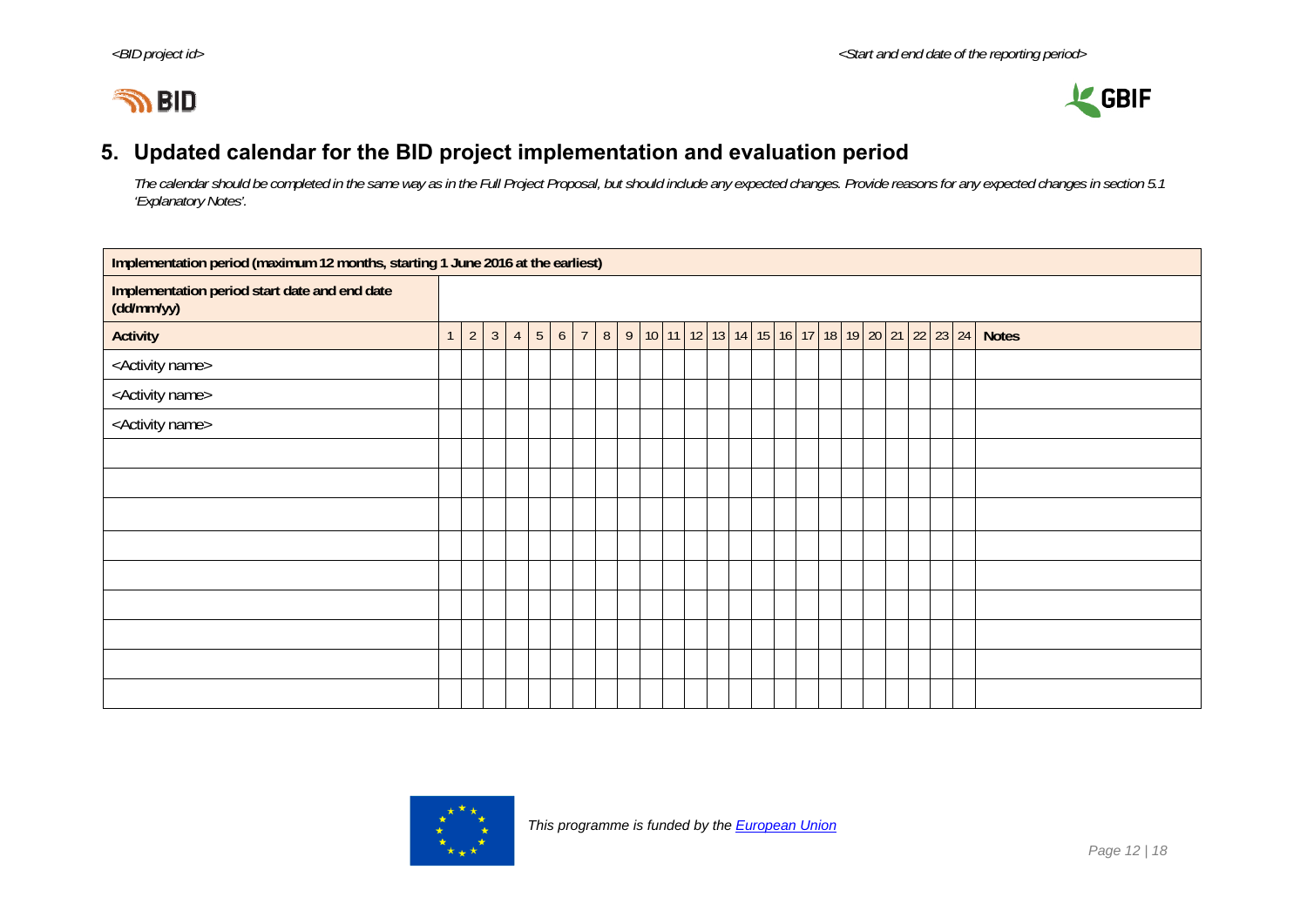



|                                                         | Evaluation period (maximum 6 months, ending 31 December 2017 at the latest) |                |                |  |  |  |                              |  |  |  |  |  |  |  |  |
|---------------------------------------------------------|-----------------------------------------------------------------------------|----------------|----------------|--|--|--|------------------------------|--|--|--|--|--|--|--|--|
| Evaluation period start date and end date<br>(dd/mm/yy) |                                                                             |                |                |  |  |  |                              |  |  |  |  |  |  |  |  |
| <b>Activity</b>                                         |                                                                             | 2 <sup>1</sup> | 3 <sup>1</sup> |  |  |  | $4 \mid 5 \mid 6 \mid$ Notes |  |  |  |  |  |  |  |  |
| <activity name=""></activity>                           |                                                                             |                |                |  |  |  |                              |  |  |  |  |  |  |  |  |
| <activity name=""></activity>                           |                                                                             |                |                |  |  |  |                              |  |  |  |  |  |  |  |  |
|                                                         |                                                                             |                |                |  |  |  |                              |  |  |  |  |  |  |  |  |
|                                                         |                                                                             |                |                |  |  |  |                              |  |  |  |  |  |  |  |  |
|                                                         |                                                                             |                |                |  |  |  |                              |  |  |  |  |  |  |  |  |

|                                                                                      | Implementation period (maximum 1 months, starting 1 June 2016 at the earliest) |   |   |   |              |                            |  |  |  |  |  |  |  |  |  |  |  |  |  |                                                                                                                                                                           |
|--------------------------------------------------------------------------------------|--------------------------------------------------------------------------------|---|---|---|--------------|----------------------------|--|--|--|--|--|--|--|--|--|--|--|--|--|---------------------------------------------------------------------------------------------------------------------------------------------------------------------------|
| Implementation period start date and end date<br>(dd/mm/yy)                          |                                                                                |   |   |   |              |                            |  |  |  |  |  |  |  |  |  |  |  |  |  |                                                                                                                                                                           |
| <b>Activity</b>                                                                      |                                                                                |   |   |   |              |                            |  |  |  |  |  |  |  |  |  |  |  |  |  | $4 \mid 5 \mid 6 \mid 7 \mid 8 \mid 9 \mid 10 \mid 11 \mid 12 \mid 13 \mid 14 \mid 15 \mid 16 \mid 17 \mid 18 \mid 19 \mid 20 \mid 21 \mid 22 \mid 23 \mid 24 \mid$ Notes |
| Mid-term evaluation & reporting                                                      |                                                                                |   |   |   |              | $\checkmark$<br>$\sqrt{ }$ |  |  |  |  |  |  |  |  |  |  |  |  |  |                                                                                                                                                                           |
| Organize training workshop on data mobilization,<br>encoding, mapping and publishing |                                                                                |   |   |   |              |                            |  |  |  |  |  |  |  |  |  |  |  |  |  |                                                                                                                                                                           |
| Mobilize data on mammal species                                                      |                                                                                | X | X | X | $\mathsf{X}$ |                            |  |  |  |  |  |  |  |  |  |  |  |  |  |                                                                                                                                                                           |
| Mobilize data on plant species from parks                                            |                                                                                | X | X | X | $\mathsf{X}$ | X                          |  |  |  |  |  |  |  |  |  |  |  |  |  |                                                                                                                                                                           |

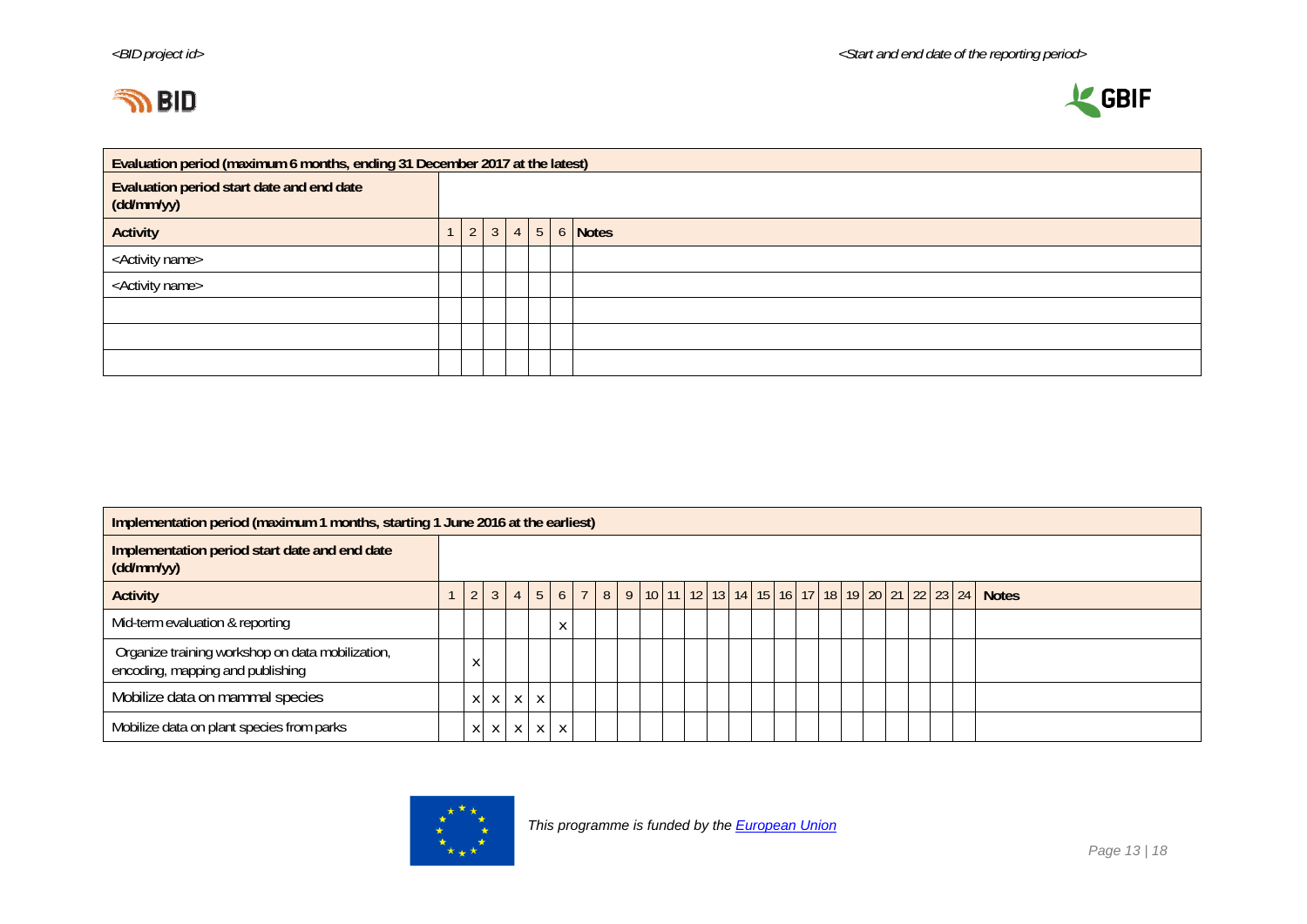# **SO PIN**



| N DIU.                            |                 |  |              |          |  |  |  |  |  |  |  | ייש                                                                                                                                                        |
|-----------------------------------|-----------------|--|--------------|----------|--|--|--|--|--|--|--|------------------------------------------------------------------------------------------------------------------------------------------------------------|
| Mobilize data on Afzelia africana | $X$ $X$ $X$ $X$ |  | $\mathsf{X}$ |          |  |  |  |  |  |  |  |                                                                                                                                                            |
| Sign the commitment letter        | X               |  |              |          |  |  |  |  |  |  |  | This activity was planned from 8<br>to 12 month, but because of the<br>budget constraint, we were<br>obliged to complete this earlier at<br>the 2 nd month |
| Ecological niche modelling        |                 |  |              | $\times$ |  |  |  |  |  |  |  | This activity was completed<br>around 7 and 9th month                                                                                                      |

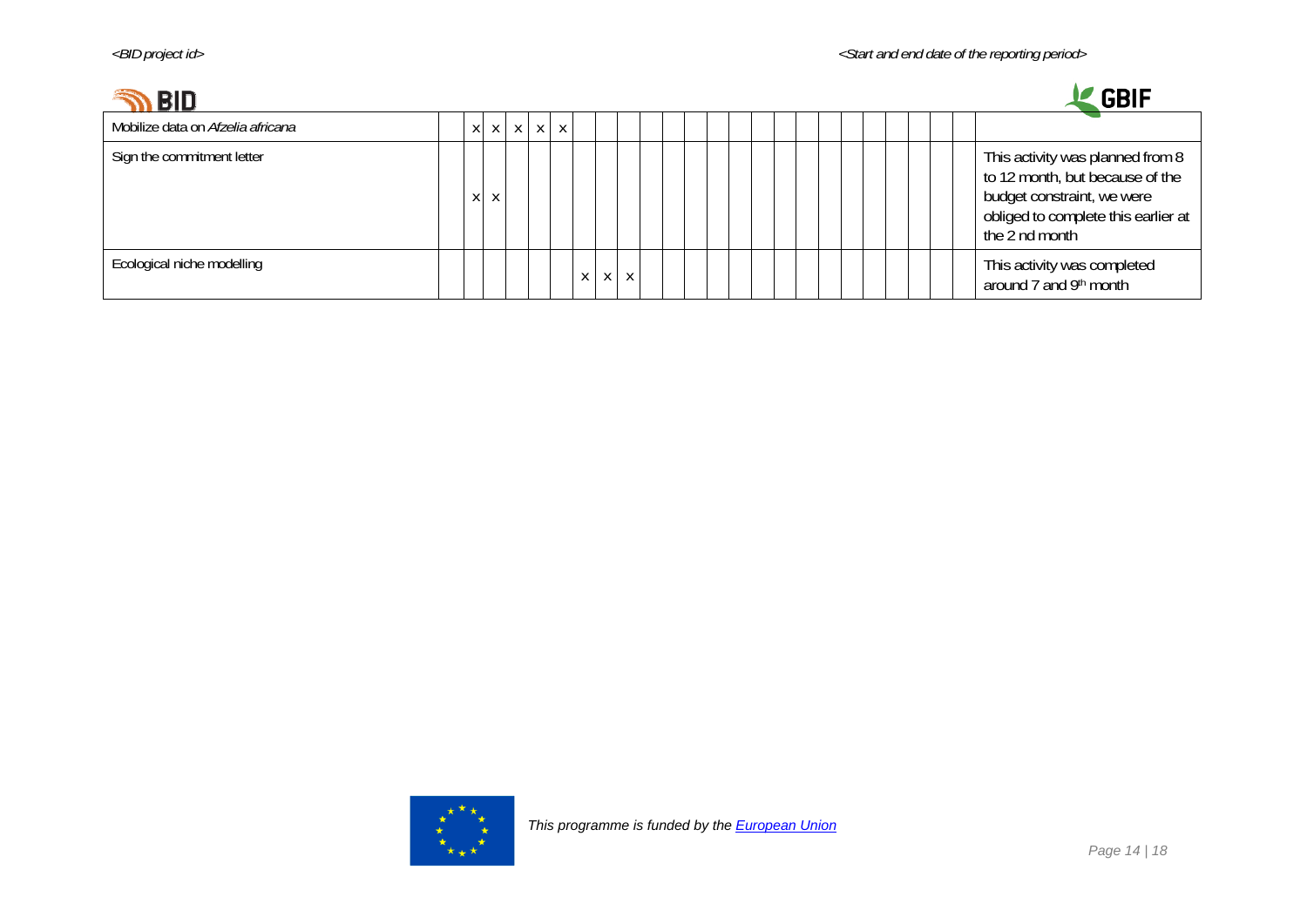*<BID project id> <Start and end date of the reporting period>* 





**5.1.Explanatory notes:** 

All the planned activities have been completed successfully

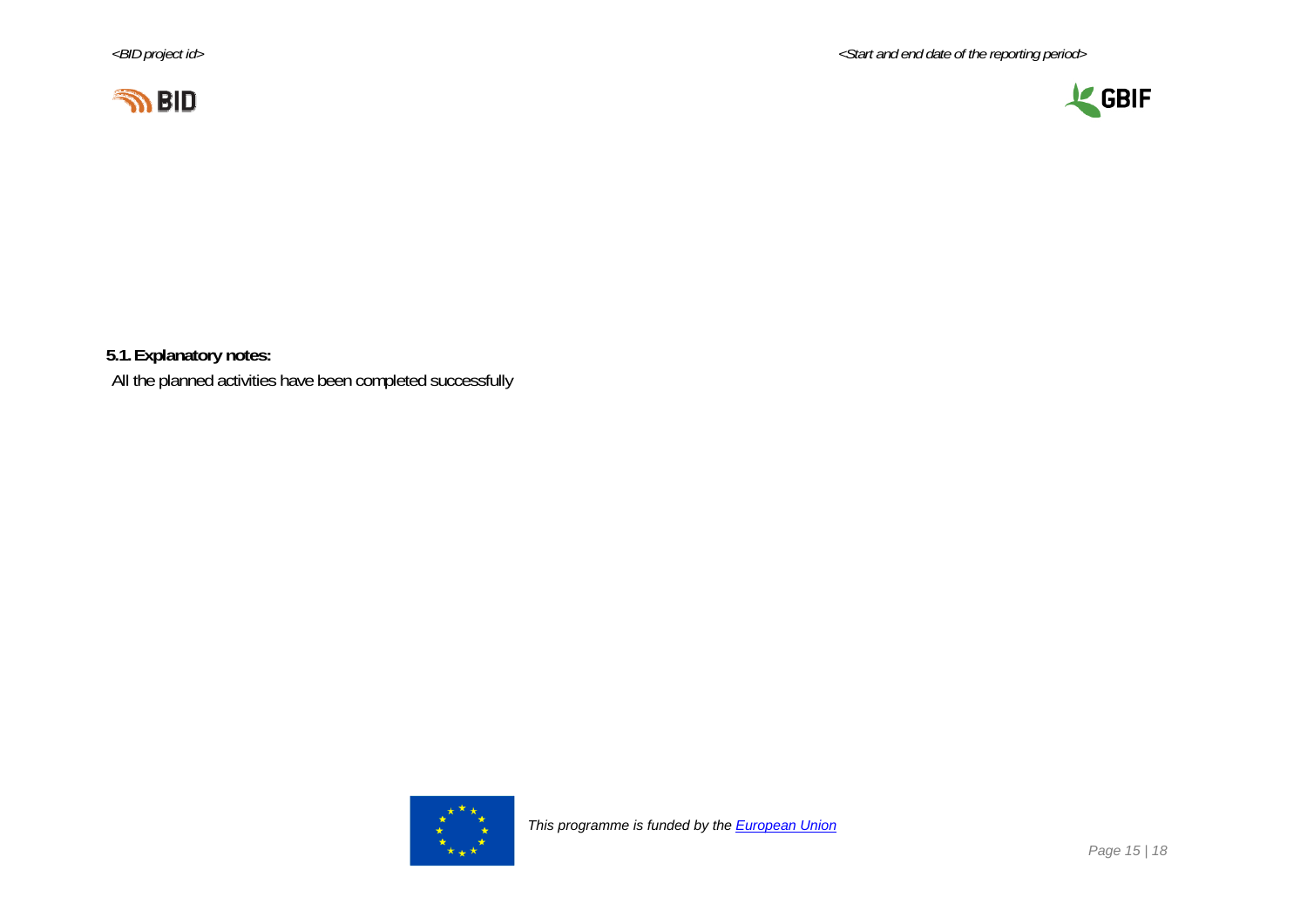



## **6. Sustainability plans**

*Explain the approach that will be taken to ensure the sustainability of the project's results after the end of your project (500 words maximum)* 

## **7. Beneficiaries/affiliated entities and other cooperation**

#### **7.1.Relationship with project partners**

*Please describe the relationship between your project coordinating team/institution and your project partners, and with any other organisations involved in implementing your BID project.* 

The project coordination team had a good relationship with the Directorate of the W and Pendjari National Parks that are all partners of the project entitled BID AF2015-0030-SMA. Particularly the ecological officers are fully engaged in data mobilization and are all available to continue the data mobilization beyond the project period. As far as the Node manager is concerned, we got a wonderful relationship with him. We participated into a workshop organized by other partners in the framework of data mobilization, processing and quality checking. All these have improved our insight on the data available on GBIF portal and their importance for decision taking in favour to biodiversity conservation.